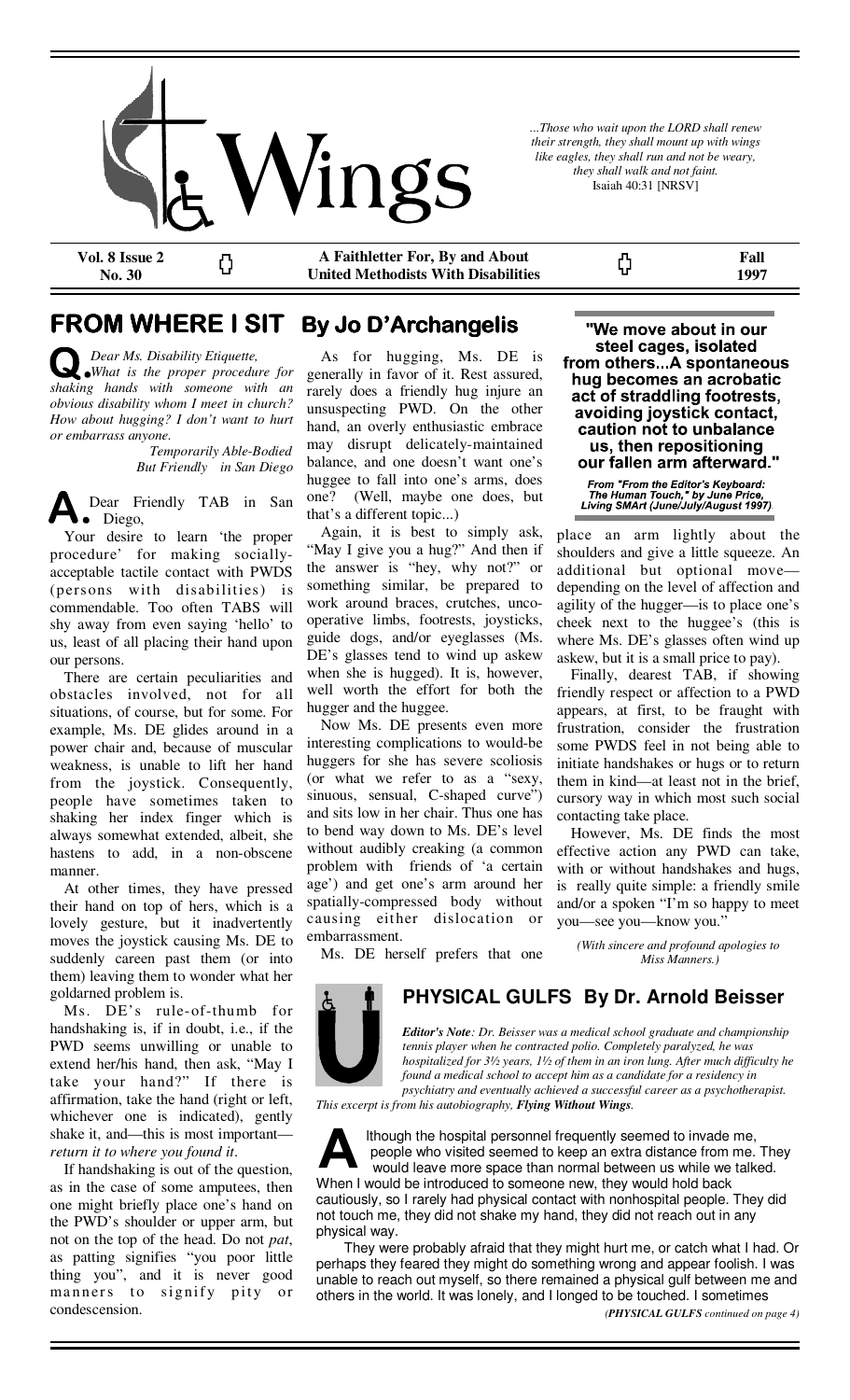## **UMWDS SEEK "PRESENCE" AT 1998 CAL-PAC ANNUAL CONFERENCE**

speak, to muster a strong 'presence" of United Methodists with disabilities, hereafter known as UMWDS (pronounced uhmwids?), at the 1998 California-Pacific Annual Conference of the United Methodist Church.

 Frustration with indifference to disability concerns at the Conference and at the local church level increased this past June when a disabled member of a southern California UM church attempted to submit a resolution to the Annual Conference meeting at the University of Redlands.

### **An Unresolute Resolution**

 The 1996 General Conference had mandated the observance of Disability Awareness Sunday in all UM Conferences on a date to be determined by each conference.

 A resolution designating the third Sunday in October as Disability Awareness Sunday (*aka* Access Sunday) was already in place in the Cal -Pac Conference. But the observance had been omitted from the Conference calendar due to conflicts with Laity Sunday and, according to one

entative plans are afoot, so to Conference official, to a decision to emphasize Golden Cross Sunday (health and medical issues) instead.

> In May Jo D'Archangelis, editor of *Wings*, was encouraged by a Conference staff member to write a resolution changing

Disability Awareness Sunday to the fourth Sunday in October and calling for the

浸

Conference to make res ources r e a d i l y a va ila b le to local churches.

 However, unfamiliarity with the arcane procedures for submitting resolutions plus difficulty in obtaining the requisite 15 clergy and/or lay Conference member signatures within a short time-frame plus a last-minute revelation that the fourth Sunday in October conflicted with All Saints Day resulted in the resolution's untimely demise.

#### **A Three-Pronged Proposal**

 is a non-official, non-profit quarterly newsletter published for, by and about United Methodist adults

Now a small but committed group



**Founder/EditorComputer Layout/Graphic Design**  Jo D'Archangelis

with disabling conditions.

Ideas and suggestions for articles<br>Personal essays and anecdotes

**Wings Needs The Following From You**<br>for articles **Original stories, poetry, cartoons** Personal essays and anecdotes Appropriate items from another source<br>The name and address of someone A change-of-address notice if you are A change-of-address notice if you are dying to be on our mailing list and want to continue receiving *Wings* 

> **Send All Correspondence To**  Jo D'Archangelis, Editor, Wings

**Church Address Home Address**<br>Fallbrook United Methodist Church 592 West Ammun Fallbrook United Methodist Church 592 West Ammunition Road, Apt. 1 1844 Winterhaven Road Fallbrook, CA 92028-3191<br>Fallbrook, CA 92028 Telephone/Fax: [760] 723-2 Telephone: [760] 728-1472<br>Fax: [760] 728-7433

Telephone/Fax: [760] 723-2668<br>Faxing Times: Mon.-Sat. 1-4:00 PM Pacific Time

#### **E-Mail Address:** JODARLIS@aol.com

#### **Pssst! Wanna Be An Angel?**

 We need your financial support to continue publication and to expand the readership of *Wings* in all United Methodist Conferences. If you think *Wings* is worth it, please make a check or money order payable to "Fallbrook United Methodist Church," mark it "Wings Newsletter," and mail it to the church address above.

 **Basic Angel \$6-14 Major Angel \$15-24 Super Angel Mega Angel \$50-99 Totally Awesome Angel \$100 Or More** 

[*Donations are tax-deductible to the extent allowed by law.]*

of UMWDS and their non-disabled supporters, FUMWDS (Friends of...), are proposing to heighten awareness of church and disability issues at the 1998 Annual Conference by:

 1. Sponsoring a booth to be staffed through the course of the Conference by members of various church and disability groups;

 2. Submitting resolutions focusing on disability concerns within the Conference and local church; and

 3. Presenting a Conference worship service featuring the spiritual gifts and graces of UMWDS.

#### **A & A Suggestions**

 Other suggestions that have been made to increase disability awareness and accessibility in this Conference are:

♦Large print hymnals and Bibles

♦Brailled order of worship, hymnals, and Bibles

♦FM transmitter and headphone sets for the hard-of-hearing in worship

♦Sign language interpretation for worship

♦Wheelchair accessibility to sanctuaries, chancel areas, meeting rooms, classrooms, and work areas in all Conference and local church facilities

♦A disability advocate, preferably a UMWD, on the Conference Council of Ministries staff

♦An eight-hour, comprehensive course for pastors on disability ministries to be given at Claremont School of Theology

♦Scholarships for seminarians with disabilities at Claremont School of Theology

♦Wheelchair accessibility to parsonages and other pastoral housing

♦Transfer of annual disability retreat to more accessible site

#### **How To Get On Board**

 A broad-based alliance of disabled and non-disabled United Methodists, clergy and laity, is needed if these efforts are to succeed. If you wish to add your own ideas and suggestions and/or offer your support—physical, moral, financial, prayer—please contact Jo D'Archangelis, 592 West Ammunition Road, Apt. 1, Fallbrook, CA 92028-3191, telephone/fax  $[760]$  723-2668, e-mail JODARLIS@aol.com.

### **On-line UMWD Group**



 Also, if you are interested in joining an on-line group of  $(occasionally)$ intelligent and articulate UMWDS and FUMWDS

discussing church and disability issues in this Conference, e-mail JODARLIS@aol.com.

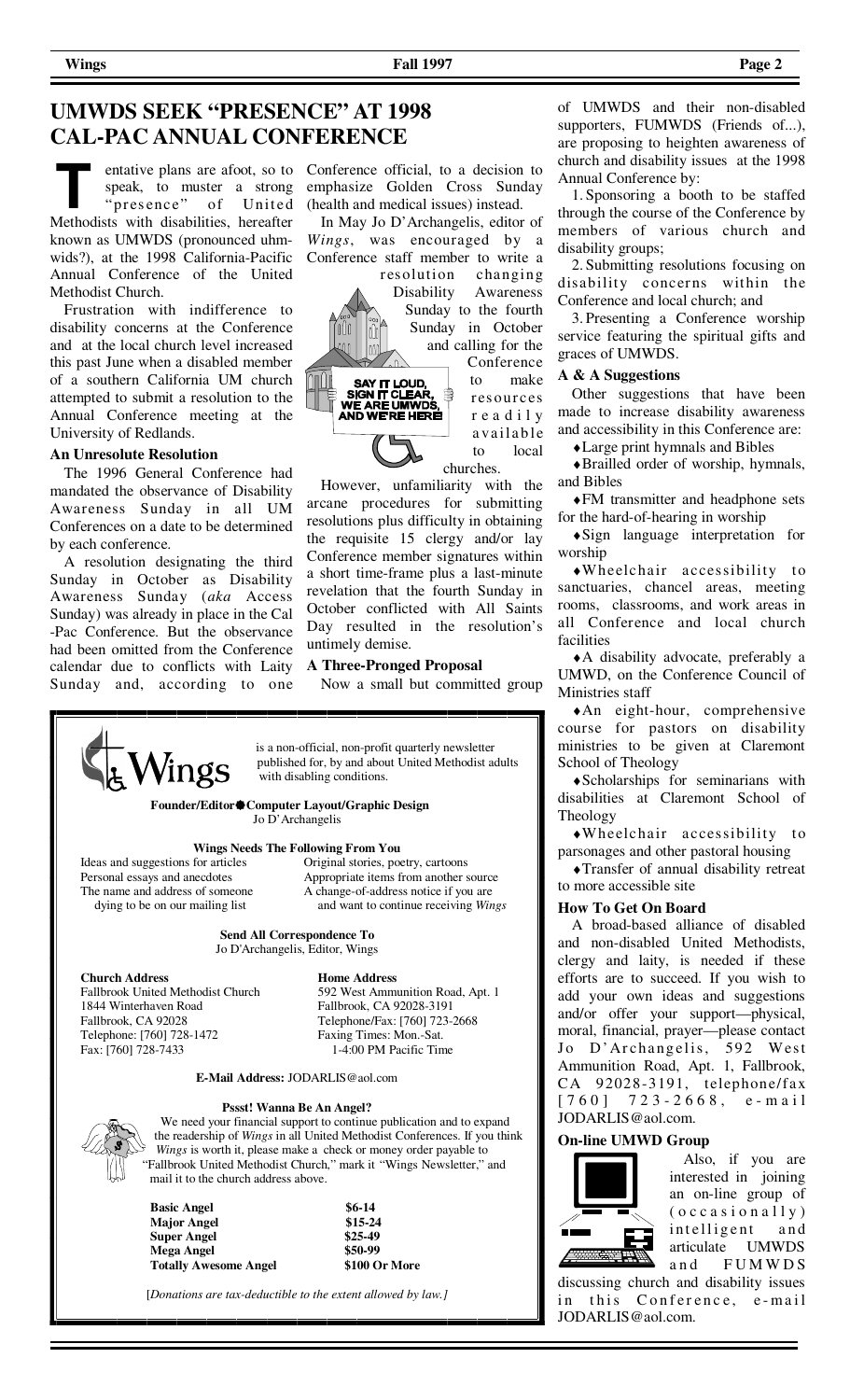# **CONSIDER JAMES OSCAR BROWN By Ken Tittle**

ave you considered James Oscar Brown? He was a good man, a genuinely decent man, a Christian man even, who loved God and his neighbor. In fact, he dedicated much of his free time to helping people with disabilities. It was said of him, "He is eyes to the blind and legs  $\kappa$  to the paralegic."

prosperous, successful man too, with fine children educated in the best schools, a boat



moored at Coronado, a ski lodge in Aspen, and a healthy IRA. His monogram, *JOB*, was emblazoned on everything from his luxury sedan to his underwear.

 Then one day things began to fall apart for James Oscar. First some business reverses and the need to sell the boat and the ski lodge. Then his health. Perhaps it was macular degeneration or multiple sclerosis or a brainstem stroke, or maybe he was visiting a bedridden child in the inner city when a random bullet tore through his spinal cord.

 His remaining financial resources evaporated. He lost his business. His wife left him. His children were too busy to call him now that there was no ski lodge.

 His life lay in ruins as his friends, his pastor, and members of his church came to pay him a visit.

"Why me?" James Oscar asked.

 "God is purifying you," said a church member. "God punishes those he loves. Let him root out hidden sin and pride from your life. Come to him in true repentance, and he will restore to you the years the locusts have eaten."

"I need help," said James Oscar.

 "I'll be there for you," said his pastor. "I'll visit you at home every Communion Sunday. That way you don't have to come to church and depress the others. Besides, all those steps..."

 "Why would God do this to me?" cried James Oscar.

 "God wouldn't do this to you," said a friend. "God makes the rain to fall on the just and the unjust alike. He doesn't meddle in our affairs. Bad things just happen to good people, that's all."

When James Oscar had to venture

out in his wheelchair, embarrassed and ashamed, strangers would come up to him in the street. One tried to get him to a healing service.

 "Our God is a loving God," he said. "Your disabilities are from the evil one. God doesn't want anything unpleasant to happen to us. Just accept Jesus and believe, and you will walk again and prosper again too. All things are possible in him. By his stripes we are healed. That's *are*, son.

James Oscar was a prosperous, successful man too...His monogram, JOB, was emblazoned on everything from his luxury sedan to his underwear.

Present tense—*are*. Whenever two or three agree on anything...."

 Poor James Oscar. He promptly got a urinary tract infection and was hospitalized for two days, which was as long as Medicaid said he was allowed.

 "You must try harder not to be disabled," encouraged another friend. "Where there's a will, there's a way. As the Bible says, 'God helps them that helps themselves'...I forget just exactly where that is...Let me bring by the videos of 'Heidi' and 'The Secret Garden.' That should inspire you."

 Another friend scolded him for his negative attitude. "You should be grateful God disabled you," he said. "Probably if he hadn't disabled you, something terrible would have happened to you, or you would have done something evil. God works all things for the good of those who love him."

 By now James Oscar was beginning to doubt that he still loved God. But

when he tried to reject God, a terrible emptiness swept over him, and he felt totally meaningless and worthless. He cried out to God, "I am ready for whatever you would say to me." But he heard nothing.

 So he rolled his chair out onto the porch just as a tremendous thunderstorm gathered and broke. It crashed around him, fiercely shaking the trees with swirling, pouring rain. Blinding white lightning sizzled so close he had no time to brace for the exploding thunder. Then suddenly it was gone, leaving him breathless.

 The western sky flamed into a brilliant sunset and then deepened into purple. The morning star appeared among the gold-rimmed clouds still catching the sun's last rays. Awestruck, for the

first time in many months, James Oscar forgot to think about himself.

 Just then a friend joined him and knelt beside his chair. She hugged him warmly and handed him a daffodil from the spring meadows. Then laying her hand on his, she sat beside him in silence. When she finally spoke, she said, "It must be very hard for you sometimes."

 James Oscar began to cry, and his friend cried with him. Then the friend hugged him again and said softly, "God loves you very much. The God who went to the cross for you loves you very much."

 In that moment James Oscar Brown knew it was true. And nothing was ever the same for him after that.

> **Reproduced and altered by permission from original on Mariposa Ministries website: http://www.satcom.net/mariposa Ken Tittle is founder/co-director of Mariposa Ministries in Calexico, California.**